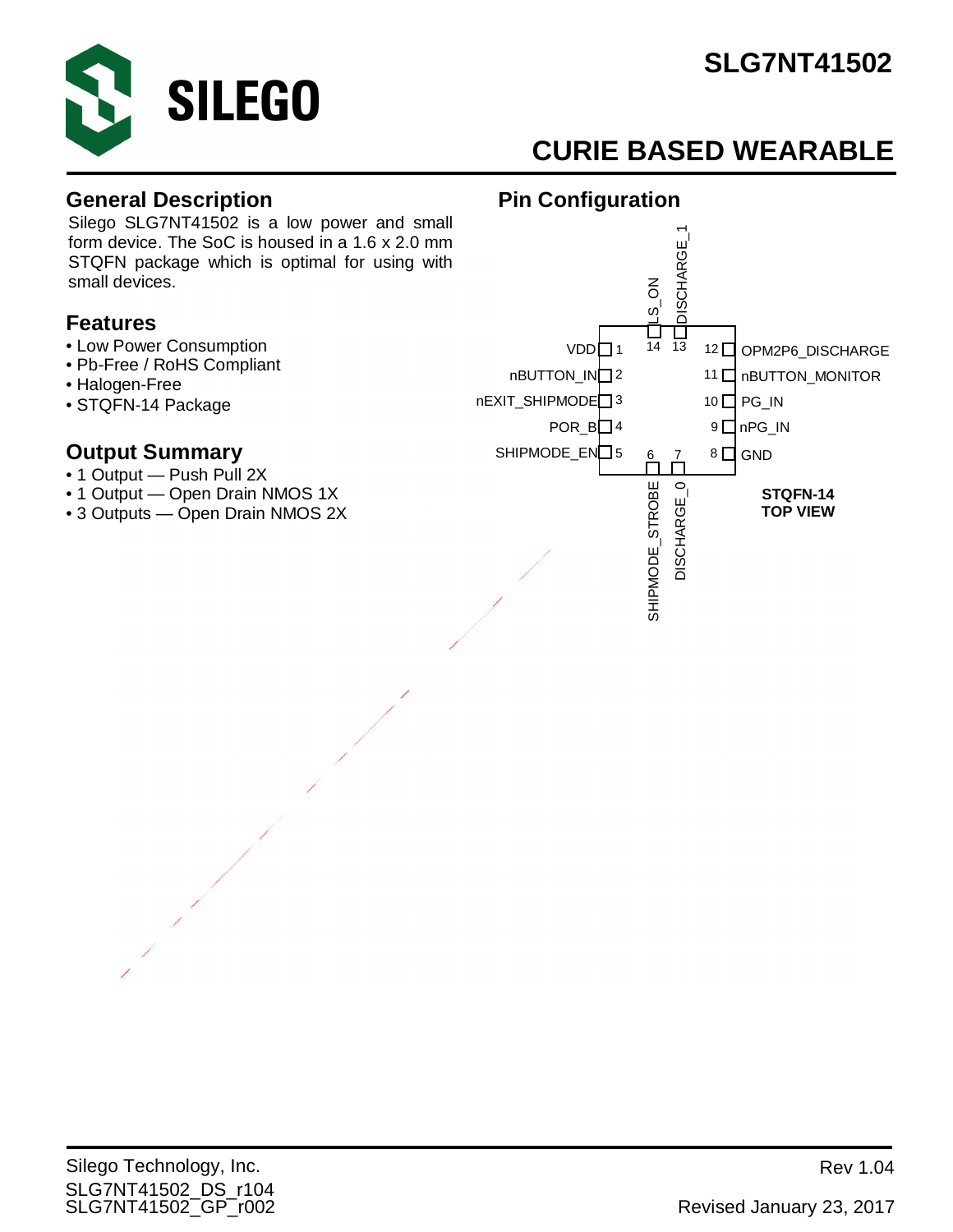

# **CURIE BASED WEARABLE**

#### **Pin Configuration**

| Pin#            | <b>Pin Name</b>    | Type                  | <b>Pin Description</b>             |
|-----------------|--------------------|-----------------------|------------------------------------|
|                 | VDD.               | <b>PWR</b>            | Supply Voltage                     |
| 2               | nBUTTON IN         | Digital Input         | Digital Input with Schmitt trigger |
| 3               | nEXIT SHIPMODE     | Digital Input         | Digital Input with Schmitt trigger |
| 4               | POR B              | Digital Input         | Low Voltage Digital input          |
| 5               | SHIPMODE EN        | Digital Input         | Low Voltage Digital input          |
| 6               | SHIPMODE STROBE    | Digital Input         | Low Voltage Digital input          |
|                 | DISCHARGE 0        | <b>Digital Output</b> | Open Drain NMOS 2X                 |
| 8               | <b>GND</b>         | <b>GND</b>            | Ground                             |
| 9               | nPG IN             | Digital Input         | Digital Input with Schmitt trigger |
| 10              | PG IN              | Digital Input         | Digital Input with Schmitt trigger |
| 11              | nBUTTON_MONITOR    | <b>Digital Output</b> | Open Drain NMOS 1X                 |
| 12 <sup>2</sup> | OPM2P6 DISCHARGE   | Digital Output        | Open Drain NMOS 2X                 |
| 13              | <b>DISCHARGE 1</b> | <b>Digital Output</b> | Open Drain NMOS 2X                 |
| 14              | LS ON              | Digital Output        | Push Pull 2X                       |

#### **Ordering Information**

| <b>Part Number</b>  | Package Type                        |
|---------------------|-------------------------------------|
| <b>SLG7NT41502V</b> | $V = STQFN-14$                      |
| SLG7NT41502VTR      | STQFN-14 – Tape and Reel (3k units) |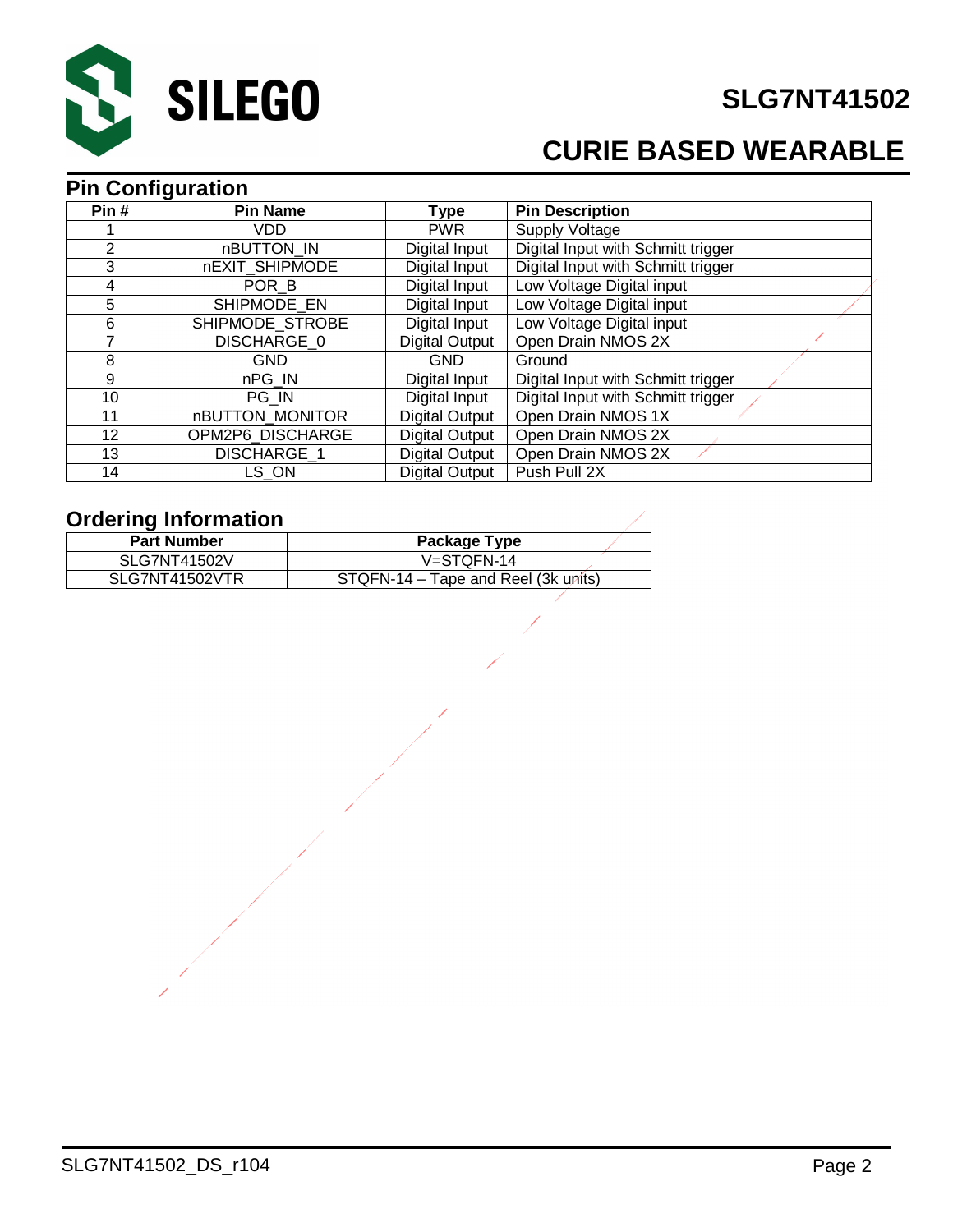

# **CURIE BASED WEARABLE**

#### **Absolute Maximum Conditions**

| <b>Parameter</b>                             | Min.       | Max. | Unit |
|----------------------------------------------|------------|------|------|
| $V_{HIGH}$ to GND                            | $-0.3$     | 7    | V    |
| Voltage at input pins                        | $-0.3$     | 7    | V    |
| Current at input pin                         | $-1.0$     | 1.0  | mA   |
| Storage temperature range                    | -65        | 125  | °C   |
| Junction temperature                         |            | 150  | °C   |
| <b>ESD Protection (Human Body Model)</b>     | 2000       | --   | V    |
| <b>ESD Protection (Charged Device Model)</b> | 1000<br>-- |      |      |
| Moisture Sensitivity Level                   |            |      |      |

#### **Electrical Characteristics**

 $(@ 250C, \text{unless}$  otherwise stated)

| <b>Symbol</b>           | <b>Parameter</b>                                                           | <b>Condition/Note</b>                                                                   | Min.  | Typ. | Max.       | <b>Unit</b>     |    |
|-------------------------|----------------------------------------------------------------------------|-----------------------------------------------------------------------------------------|-------|------|------------|-----------------|----|
| $V_{DD}$                | Supply Voltage                                                             |                                                                                         | 1.71  | 3.6  | 5.5        | V               |    |
| $T_A$                   | Operating<br>Temperature                                                   |                                                                                         | $-40$ | 25   | 85         | $\rm ^{\circ}C$ |    |
|                         |                                                                            | Static inputs and floating outputs<br>PIN4 = 1; PIN14 = 1; DFF4 = $0$ @VDD = 3.3V       | --    | 1    |            |                 |    |
|                         |                                                                            | Static inputs and outputs<br>$PIN4 = 0$ ; $PIN14 = 0$ ; $DFF4 = 1$ @VDD = 3.3V          | ۰.    | 1    | --         |                 |    |
| $I_{\mathsf{Q}}$        | <b>Quiescent Current</b>                                                   | Static inputs and outputs<br>$PIN4 = 1$ ; $PIN14 = 1$ ; $DFF4 = 0$ @VDD = 5.5V          | --    | 1    |            | μA              |    |
|                         |                                                                            | Static inputs and outputs<br>$PIN4 = 0$ ; $PIN14 = 0$ ; $DFF4 = 1$ @VDD = 5.5V          | --    | 1    | --         |                 |    |
|                         |                                                                            | Static outputs<br>$PIN4 = 0$ ; $PIN14 = 1$ ; $DFF4 = 0$ $@VDD = 3.7V$                   | --    | 50   |            |                 |    |
| $I_A$                   | <b>Active Current</b>                                                      | Static outputs<br>$PIN4 = 0$ ; $PIN14 = 0$ ; $DFF4 = 0$ @VDD = 3.3V                     |       |      | 1.8        |                 | μA |
|                         |                                                                            | Static outputs<br>$PIN4 = 0$ ; $PIN14 = 1$ ; $DFF4 = 0$ @VDD = 5.5V                     | ۰.    | 50   |            |                 |    |
| $V_{\rm O}$             | Maximal Voltage<br>Applied to any PIN in<br>High-Impedance<br><b>State</b> |                                                                                         | --    |      | <b>VDD</b> | $\vee$          |    |
| $I_{\circlearrowright}$ | Maximal Average or<br>DC Current<br>(note 1)                               | Per Each Chip Side                                                                      | ۰.    |      | 90         | mA              |    |
|                         | <b>HIGH-Level Input</b>                                                    | Logic Input with Schmitt Trigger,<br>at VDD=1.8V<br>At temperature -45°C +85°C (note 1) | 1.27  |      | <b>VDD</b> |                 |    |
| V <sub>IH</sub>         | Voltage<br>(Note 2)                                                        | Low-Level Logic Input, at VDD=1.8V<br>At temperature -45°C +85°C (note 1)               | 0.98  | --   | <b>VDD</b> | $\vee$          |    |
|                         |                                                                            | Logic Input with Schmitt Trigger,<br>at VDD=3.3V<br>At temperature -45°C +85°C (note 1) | 2.13  |      | <b>VDD</b> |                 |    |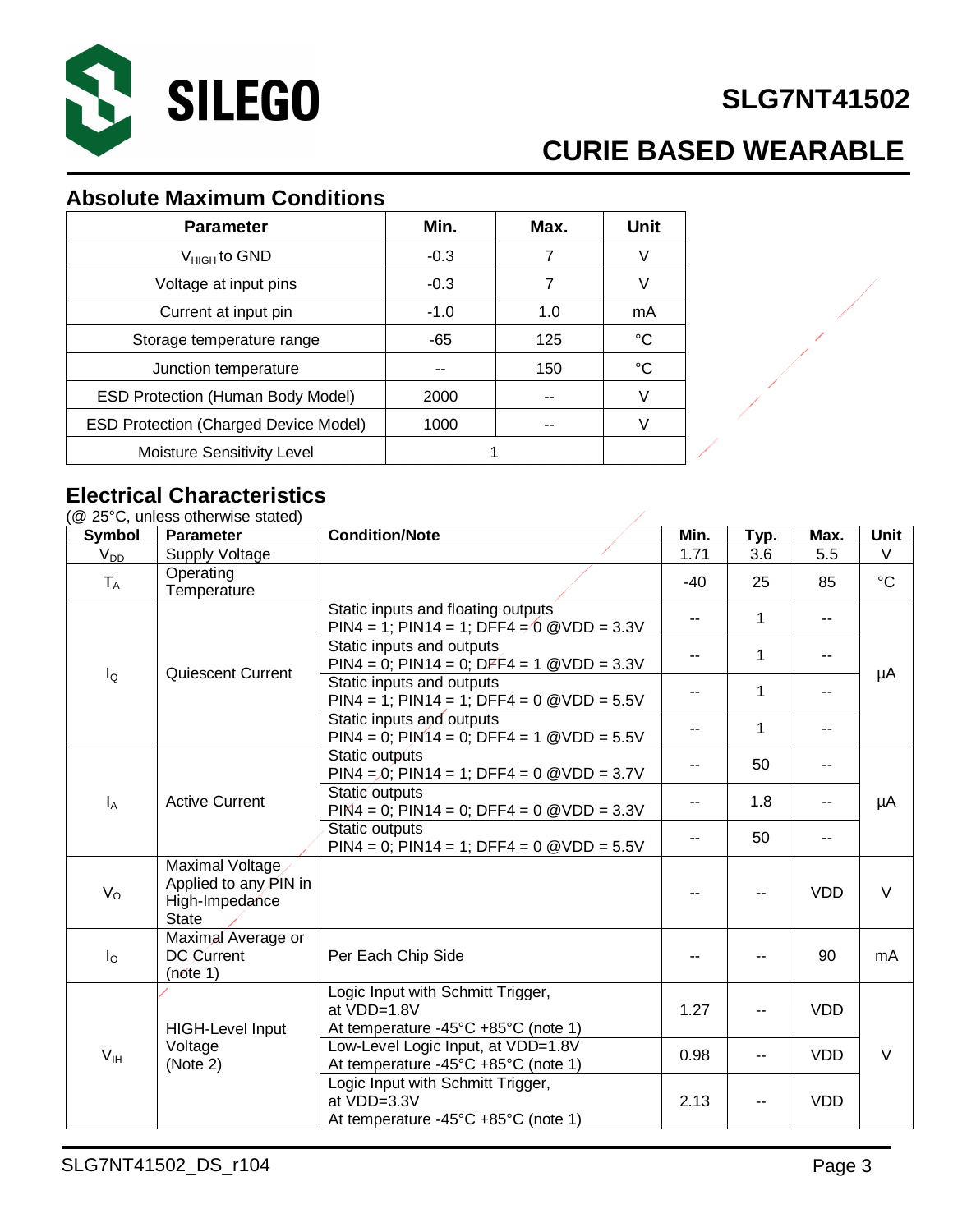

# **CURIE BASED WEARABLE**

|              |                                                     | Low-Level Logic Input, at VDD=3.3V<br>At temperature -45°C +85°C (note 1)                                                | 1.13           | н.    | <b>VDD</b> |        |
|--------------|-----------------------------------------------------|--------------------------------------------------------------------------------------------------------------------------|----------------|-------|------------|--------|
|              |                                                     | Logic Input with Schmitt Trigger,<br>at VDD=5.0V<br>At temperature -45°C +85°C (note 1)                                  | 3.16           | н.    | <b>VDD</b> |        |
|              |                                                     | Low-Level Logic Input, at VDD=5.0V<br>At temperature -45°C +85°C (note 1)                                                | 1.23           | н.    | <b>VDD</b> |        |
|              |                                                     | Logic Input with Schmitt Trigger,<br>at VDD=1.8V                                                                         | $\sim$         | --    | 0.44       |        |
|              |                                                     | Low-Level Logic Input, at VDD=1.8V<br>At temperature -45°C +85°C (note 1)                                                | 44             | --    | 0.52       |        |
|              | LOW-Level Input<br>Voltage                          | Logic Input with Schmitt Trigger,<br>at VDD=3.3V<br>At temperature -45°C +85°C (note 1)                                  | --             | ′--   | 0.95       |        |
| $V_{IL}$     | (Note 2)                                            | Low-Level Logic Input, at VDD=3.3V<br>At temperature -45°C +85°C (note 1)                                                | $\rightarrow$  | --    | 0.69       | V      |
|              |                                                     | Logic Input with Schmitt Trigger,<br>at VDD=5.0V<br>At temperature -45°C +85°C (note 1)                                  | --             | ۰.    | 1.51       |        |
|              |                                                     | Low-Level Logic Input, at VDD=5.0V<br>At temperature -45°C +85°C (note 1)                                                | --             | н.    | 0.78       |        |
| $V_{HYS}$    | <b>Schmitt Trigger</b><br><b>Hysteresis Voltage</b> | Logic Input with Schmitt Trigger                                                                                         | 0.273          | --    | 0.792      | $\vee$ |
| Iн           | <b>HIGH-Level Input</b><br>Current                  | Logic Input PINs; $V_{IN}$ = VDD $\angle$                                                                                | $-1.0$         | --    | 1.0        | μA     |
| $I_{\rm IL}$ | <b>LOW-Level Input</b><br>Current                   | Logic Input PINs; $V_{IN} = 0V$                                                                                          | $-1.0$         | --    | 1.0        | μA     |
|              |                                                     | Push Pull,<br>$I_{OH}$ = 100uA, 2X Driver, at VDD=1.8 V<br>At temperature -45°C +85°C (note 1)                           | 1.679          | 1.792 | --         |        |
| $V_{OH}$     | <b>HIGH-Level Output</b><br>Voltage<br>(note 1)     | Push Pull,<br>$I_{OH}$ = 3mA, 2X Driver, at VDD=3.3 V<br>At temperature -45°C +85°C (note 1)                             | 2.861          | 3.201 | --         | V      |
|              |                                                     | Push Pull,<br>$I_{OH}$ = 5mA, 2X Driver, at VDD=5.0 V<br>At temperature -45°C +85°C (note 1)                             | 4.330          | 4.878 | --         |        |
|              |                                                     | Open Drain,<br>$I_{OL}$ = 100uA, 1X Driver, at VDD=1.8 V<br>At temperature -45°C +85°C (note 1)                          | ۰.             | 0.007 | 0.010      |        |
| $V_{OL}$     |                                                     | Push Pull,<br>$I_{\text{O}}$ = 100uA, 2X Driver, at VDD=1.8 V<br>At temperature -45 $\degree$ C +85 $\degree$ C (note 1) |                | 0.007 | 0.010      |        |
|              | LOW-Level Output<br>Voltage<br>(note 1)             | Open Drain,<br>$I_{OL}$ = 100uA, 2X Driver, at VDD=1.8 V<br>At temperature -45°C +85°C (note 1)                          | --             | 0.002 | 0.010      | V      |
|              |                                                     | Open Drain,<br>$I_{OL}$ = 3mA, 1X Driver, at VDD=3.3 V<br>At temperature -45°C +85°C (note 1)                            |                |       | 0.130      |        |
|              |                                                     | Push Pull,<br>$I_{OL}$ = 3mA, 2X Driver, at VDD=3.3 V<br>At temperature -45°C +85°C (note 1)                             | 0.079<br>0.130 |       |            |        |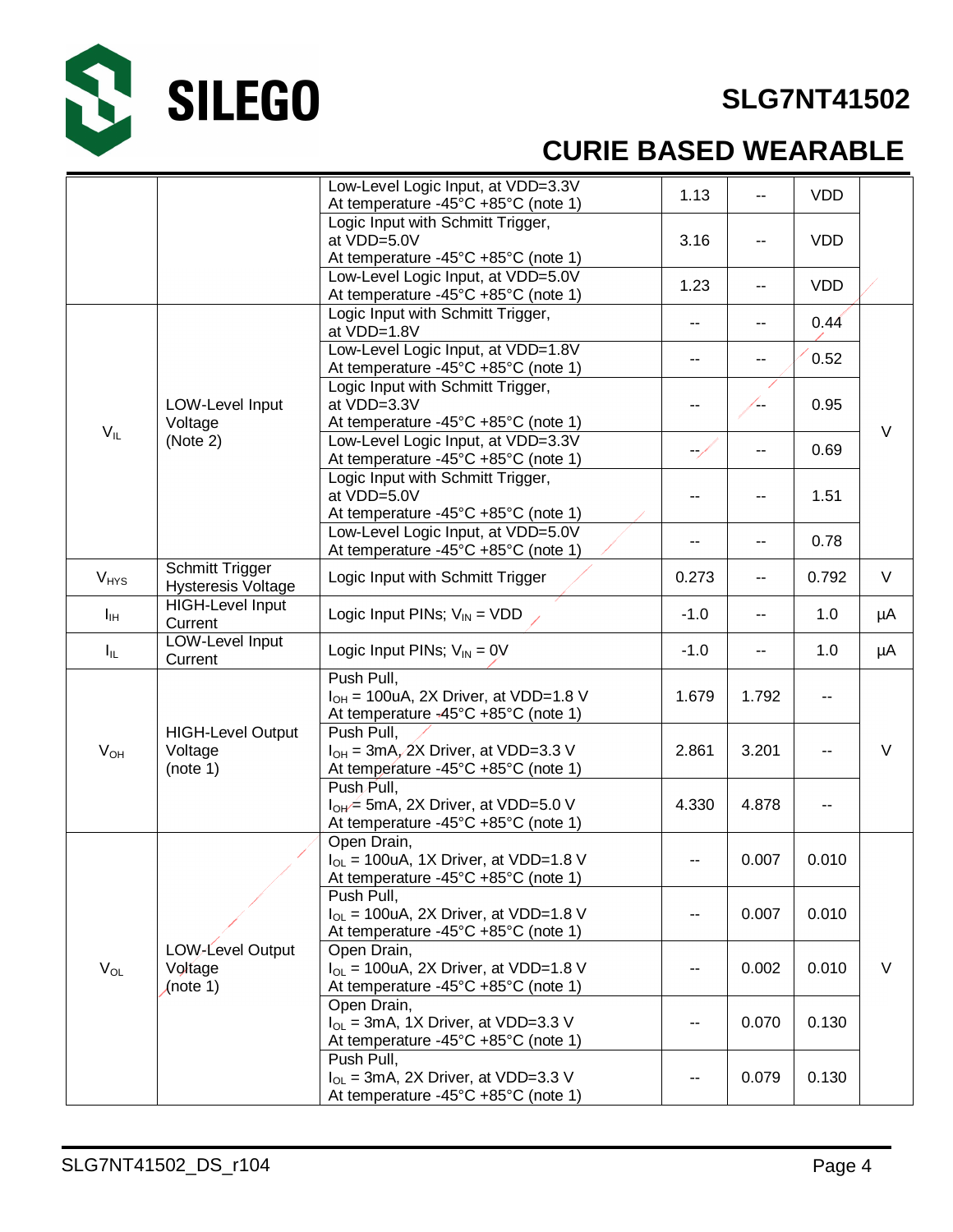

# S SILEGO

# **CURIE BASED WEARABLE**

|          |                                                 | Open Drain,<br>$I_{OL}$ = 3mA, 2X Driver, at VDD=3.3 V<br>At temperature -45°C +85°C (note 1)                      |        | 0.040  | 0.070 |    |
|----------|-------------------------------------------------|--------------------------------------------------------------------------------------------------------------------|--------|--------|-------|----|
|          |                                                 | Open Drain,<br>$I_{\text{O}}$ = 5mA, 1X Driver, at VDD=5.0 V<br>At temperature -45°C +85°C (note 1)                | --     | 0.090  | 0.160 |    |
|          |                                                 | Push Pull,<br>$I_{OL}$ = 5mA, 2X Driver, at VDD=5.0 V<br>At temperature -45°C +85°C (note 1)                       |        | 0.101  | 0.160 |    |
|          |                                                 | Open Drain,<br>$I_{OL}$ = 5mA, 2X Driver, at VDD=5.0 V<br>At temperature -45°C +85°C (note 1)                      | --     | 0.050  | 0.080 |    |
|          |                                                 | Push Pull & PMOS OD,<br>$V_{OH}$ = $V_{DD}$ -0.2, 2X Driver, at VDD=1.8 V<br>At temperature -45°C +85°C (note 1)   | 2.069  | 3.390  |       |    |
| $I_{OH}$ | <b>HIGH-Level Output</b><br>Current<br>(note 1) | Push Pull & PMOS OD,<br>$V_{OH}$ = 2.4 V, 2X Driver, at VDD=3.3 V<br>At temperature -45°C +85°C (note 1)           | 11.278 | 21.634 |       | mA |
|          |                                                 | Push Pull & PMOS OD,<br>$V_{OH}$ = 2.4 V, 2X Driver, at VDD=5.0 V<br>40.059<br>At temperature -45°C +85°C (note 1) |        | 59.691 |       |    |
|          |                                                 | Push Pull,<br>$V_{OL}$ =0.15V, 2X Driver, at VDD=1.8 V<br>At temperature -45°C +85°C (note 1)                      | 1.52   | 2.840  |       |    |
|          |                                                 | Open Drain,<br>$V_{OL}$ =0.15V, 1X Driver, at VDD=1.8 V<br>At temperature -45°C +85°C (note 1)                     | 1.530  | 2.840  |       |    |
|          |                                                 | Open Drain,<br>$V_{OL}$ =0.15V, 2X Driver, at VDD=1.8 V<br>At temperature -45°C +85°C (note 1)                     | 3.060  | 5.680  |       |    |
|          |                                                 | Push Pull,<br>$V_{OL}$ =0.4V, $2X$ Driver, at VDD=3.3 V<br>At temperature -45°C +85°C (note 1)                     | 8.130  | 13.840 |       |    |
|          | <b>LOW-Level Output</b><br>Current              | Open Drain,<br>$V_{\text{OL}} = 0.4V$ , 1X Driver, at VDD=3.3 V<br>At temperature -45°C +85°C (note 1)             | 8.130  | 13.850 |       |    |
| $I_{OL}$ | (note 1)                                        | Open Drain,<br>$V_{OL}$ =0.4V, 2X Driver, at VDD=3.3 V<br>At temperature -45°C +85°C (note 1)                      | 16.260 | 23.700 | --    | mA |
|          |                                                 | Push Pull,<br>$V_{OL}$ =0.4V, 2X Driver, at VDD=5.0 V<br>At temperature -45°C +85°C (note 1)                       | 12.020 | 19.460 |       |    |
|          |                                                 | Open Drain,<br>$V_{OL}$ =0.4V, 1X Driver, at VDD=5.0 V<br>At temperature -45°C +85°C (note 1)                      | 12.030 | 19.460 |       |    |
|          |                                                 | Open Drain,<br>$V_{OL}$ =0.4V, 2X Driver, at VDD=5.0 V<br>At temperature -45°C +85°C (note 1)                      | 24.060 | 38.920 |       |    |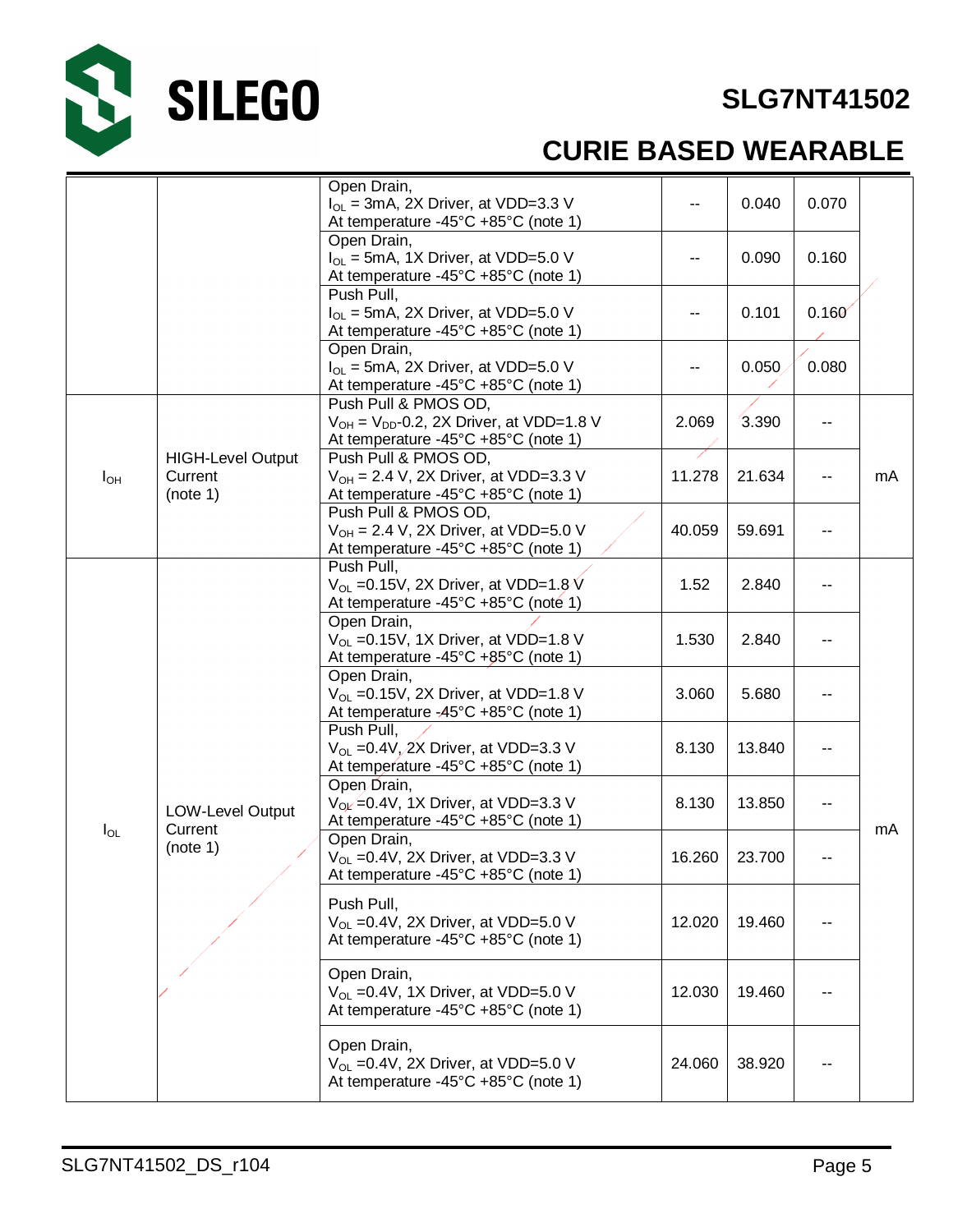

# **CURIE BASED WEARABLE**

|                                 |                                                            | Low to High transition,<br>at temperature 25°C.              | 3532.7           | 3582.9           | 3633.1           |           |
|---------------------------------|------------------------------------------------------------|--------------------------------------------------------------|------------------|------------------|------------------|-----------|
| <b>VACMPO</b>                   | Analog Comparator                                          | Low to High transition,<br>at temperature -40 +85°C (note 1) | 3519.7           | 3579.8           | 3644.2           | mV        |
|                                 | <b>Threshold Voltage</b>                                   | High to Low transition,<br>at temperature 25°C               | 2948.8           | 2991.5           | 3034.2           |           |
|                                 |                                                            | High to Low transition,<br>at temperature -40 +85°C (note 1) | 2937.1           | 2988.1           | 3040.9           |           |
| <b>GACMPO</b>                   | Analog Comparator0<br>$IN + gain$                          | ACMP <sub>0</sub>                                            | ۰.               | 0.33             |                  |           |
| $V_{H YST}$                     | Analog Comparator<br><b>Hysteresis Voltage</b><br>(note 1) | ACMP <sub>0</sub>                                            | --               | <b>200</b>       |                  | mV        |
| $R_{\text{PULL\_UP}}$           | Internal Pull Up<br>Resistance                             | Pull up on PIN 2, 3                                          | 70               | 100              | 130              | $k\Omega$ |
| R <sub>PULL_DOWN</sub>          | <b>Internal Pull Down</b><br>Resistance                    | Pull down on PINs 5, 6                                       | 70               | 100              | 130              | kΩ        |
| <b>RDIS</b>                     | Discharge<br>Resistance                                    | External resistor on PIN7, PIN12 and PIN13                   | 270              |                  |                  | Ω         |
| $T_{\text{CNTO}}$               | Counter0 Period<br>(WS Ctrl)                               | At temperature 25°C<br>At temperature -40°C +85°C (note 1)   | 153.14<br>153.14 | 176.87<br>178.87 | 207.44<br>217.81 | ms        |
| T <sub>DLY1</sub>               | Delay1 Time                                                | At temperature 25°C<br>At temperature -40°C +85°C (note 1)   | 195.04<br>184.59 | 200.45<br>200.45 | 206.90<br>216.47 | ms        |
| $T_{\text{DLY2}}$               | Delay2 Time                                                | At temperature 25°C<br>At temperature -40°C +85°C (note 1)   | 486.52<br>460.44 | 500.02<br>500.02 | 516.10<br>539.10 | ms        |
| $T_{DLY3}$                      | Delay3 Time                                                | At temperature 25°C<br>At temperature -40°C +85°C (note 1)   |                  | 200.45<br>200.45 | 206.90<br>216.47 | ms        |
| ${\sf T}_{\sf SU}$              | Start up Time                                              | From VDD rising past PON <sub>THR</sub>                      | 0.462            | 1.4              | 4.999            | ms        |
| $\overline{P}ON$ <sub>THR</sub> | Power On Threshold                                         | VDD Level Required to Start Up the Chip                      | 0.961            | 1.312            | 1.659            | V         |
| POFF <sub>THR</sub>             | Power Off Threshold                                        | VDD Level Required to Switch Off the Chip                    | 0.875            | 1.109            | 1.288            | V         |

1. Guaranteed by Design.

2. No hysteresis for Low Voltage Digital Input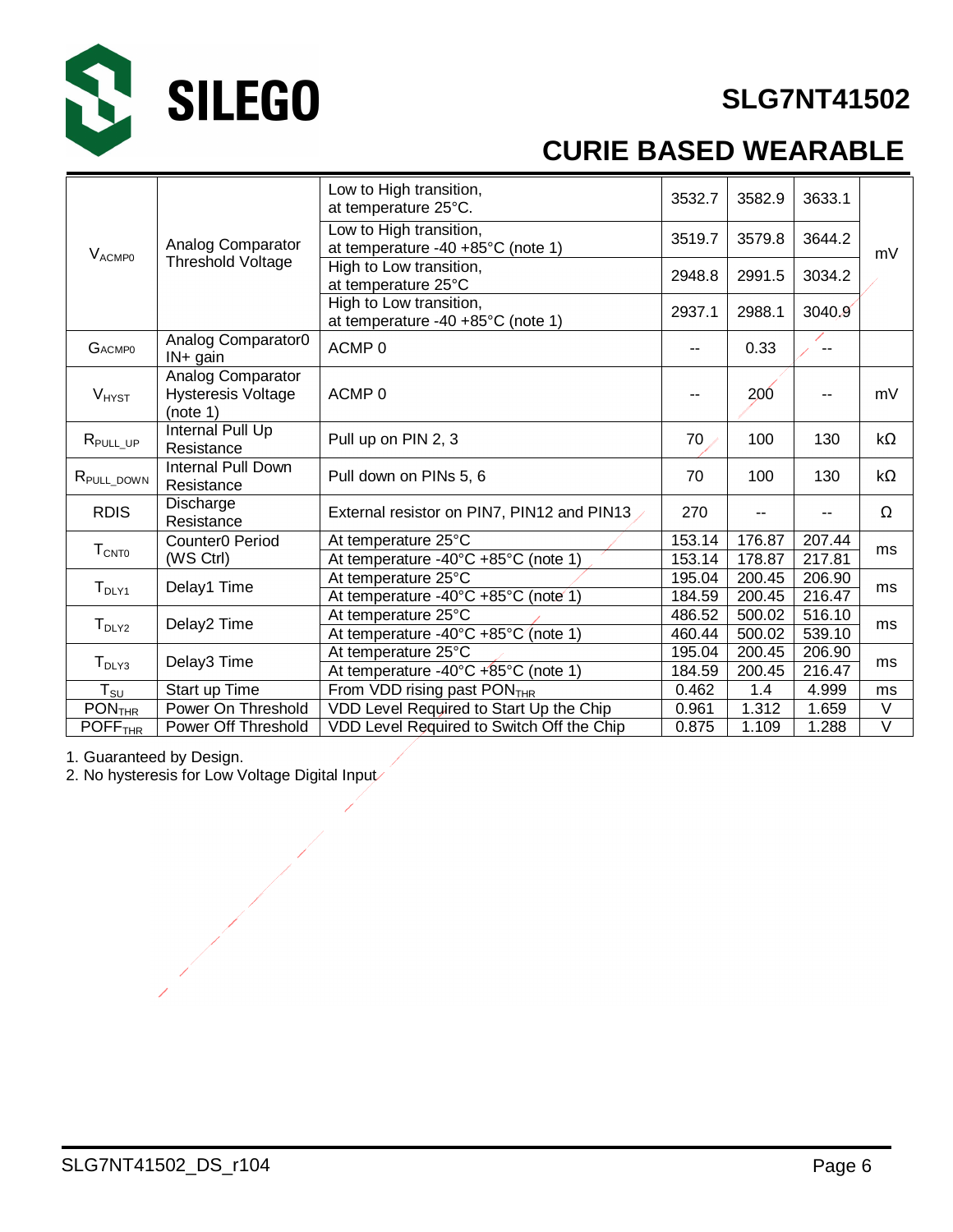

# **CURIE BASED WEARABLE**



| <b>Datasheet</b><br><b>Revision</b> | Programming<br><b>Code Number</b> | Locked<br><b>Status</b> | <b>Part Code</b> | <b>Revision</b> | <b>Date</b> |
|-------------------------------------|-----------------------------------|-------------------------|------------------|-----------------|-------------|
| .04                                 | 002                               |                         | V6               |                 | 01/23/2017  |

The IC security bit is locked/set for code security for production unless otherwise specified. Revision number is not changed for bit locking.

SLG7NT41502\_DS\_r104 Page 7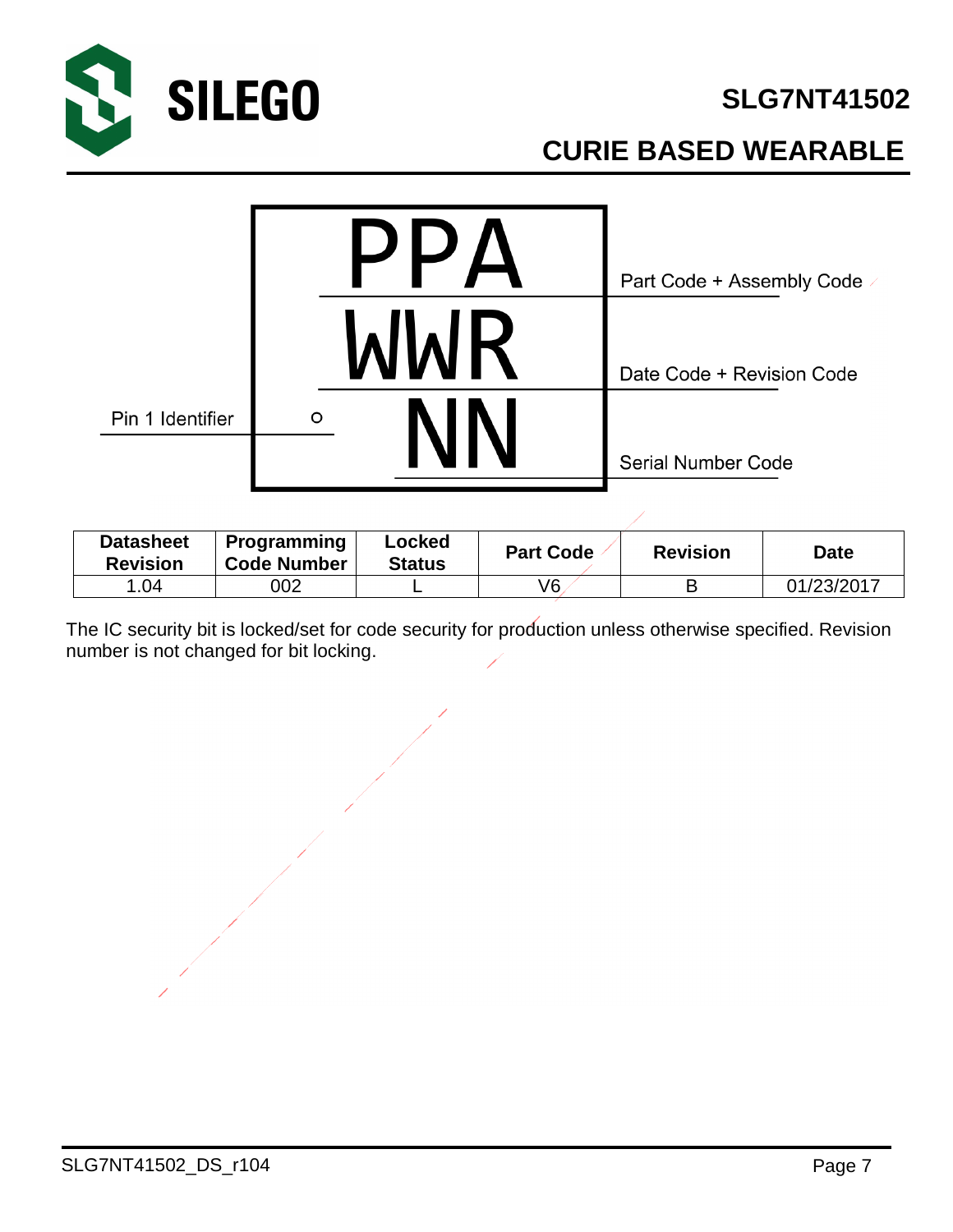

# **CURIE BASED WEARABLE**

#### **Package Drawing and Dimensions**





#### Unit: mm

| <b>Symbol</b>  | Min      | Nom. | <b>Max</b> | <b>Symbol</b> | <b>Min</b> | Nom.      | <b>Max</b> |
|----------------|----------|------|------------|---------------|------------|-----------|------------|
|                | 0.50     | 0.55 | 0.60       |               | 1.95       | 2.00      | 2.05       |
| A <sub>1</sub> | 0.005    | -    | 0.060      |               | 1.55       | 1.60      | 1.65       |
| A2             | 0.10     | 0.15 | 0.20       |               | 0.26       | 0.31      | 0.36       |
| b              | 0.13     | 0.18 | 0.23       | L1            | 0.175      | 0.225     | 0.275      |
| е              | 0.40 BSC |      |            | S             |            | $0.2$ RFF |            |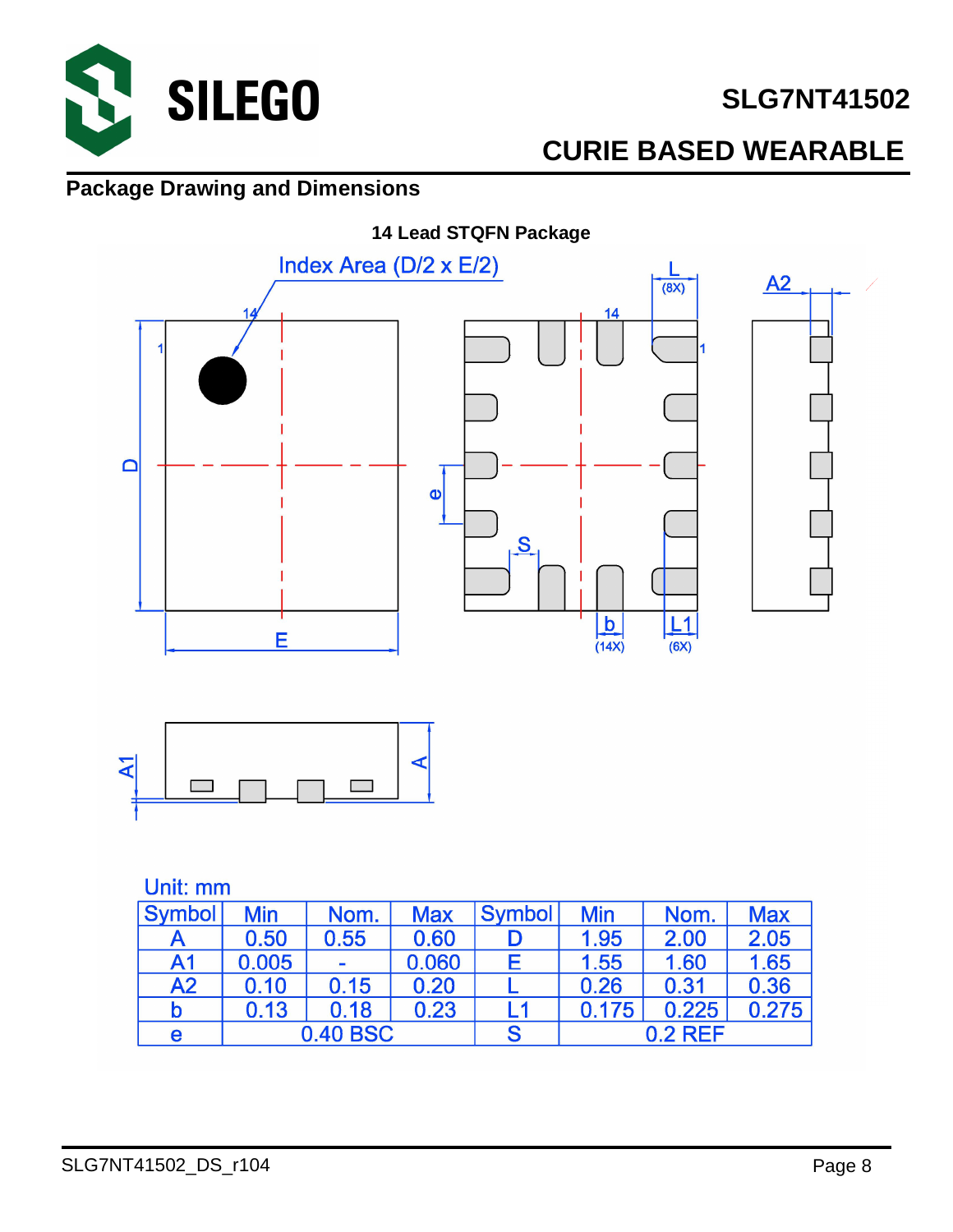

# **CURIE BASED WEARABLE**

#### **Tape and Reel Specification**

|                                      | <b>Nominal</b><br># of |                      | <b>Max Units</b> |         | Reel &                  | <b>Trailer A</b> |                | <b>Leader B</b> |                | Pocket (mm) |              |
|--------------------------------------|------------------------|----------------------|------------------|---------|-------------------------|------------------|----------------|-----------------|----------------|-------------|--------------|
| <b>Package Type</b>                  | <b>Pins</b>            | Package<br>Size (mm) | per reel         | per box | <b>Hub Size</b><br>(mm) | <b>Pockets</b>   | Length<br>(mm) | <b>Pockets</b>  | Length<br>(mm) | Width       | <b>Pitch</b> |
| STQFN 14L<br><b>FC 0.4P</b><br>Green | 14                     | .6x2.0x0.55          | 3000             | 3000    | 178/60                  | 100              | 400            | 100             | 400            | 8           | 4            |

#### **Carrier Tape Drawing and Dimensions**

| Package<br><b>Type</b>               | <b>Pocket</b><br><b>BTM</b><br>Length<br>(mm) | <b>Pocket</b><br><b>BTM Width</b><br>(mm) | <b>Pocket</b><br>Depth<br>(mm) | <b>Index Hole</b><br><b>Pitch</b><br>(mm) | <b>Pocket</b><br><b>Pitch</b><br>(mm) | <b>Index Hole</b><br><b>Diameter</b><br>(mm) | <b>Index Hole</b><br>to Tape<br>Edge<br>(mm) | <b>Index Hole</b><br>to Pocket<br><b>Center</b><br>(mm) | Tape Width<br>(mm) |
|--------------------------------------|-----------------------------------------------|-------------------------------------------|--------------------------------|-------------------------------------------|---------------------------------------|----------------------------------------------|----------------------------------------------|---------------------------------------------------------|--------------------|
|                                      | A0                                            | B <sub>0</sub>                            | K0                             | P <sub>0</sub>                            | P <sub>1</sub>                        | D <sub>0</sub>                               | Е                                            | F                                                       | W                  |
| STQFN 14L<br><b>FC 0.4P</b><br>Green | 1.9                                           | 2.3                                       | 0.8                            | 4                                         | 4                                     | 1.5                                          | 1.75                                         | 3.5                                                     | 8                  |

Refer to EIA-481 Specifications



#### **Recommended Reflow Soldering Profile**

Please see IPC/JEDEC J-STD-020: latest revision for reflow profile based on package volume of 1.76 mm<sup>3</sup> (nominal). More information can be found at [www.jedec.org.](http://www.jedec.org.)

Ž